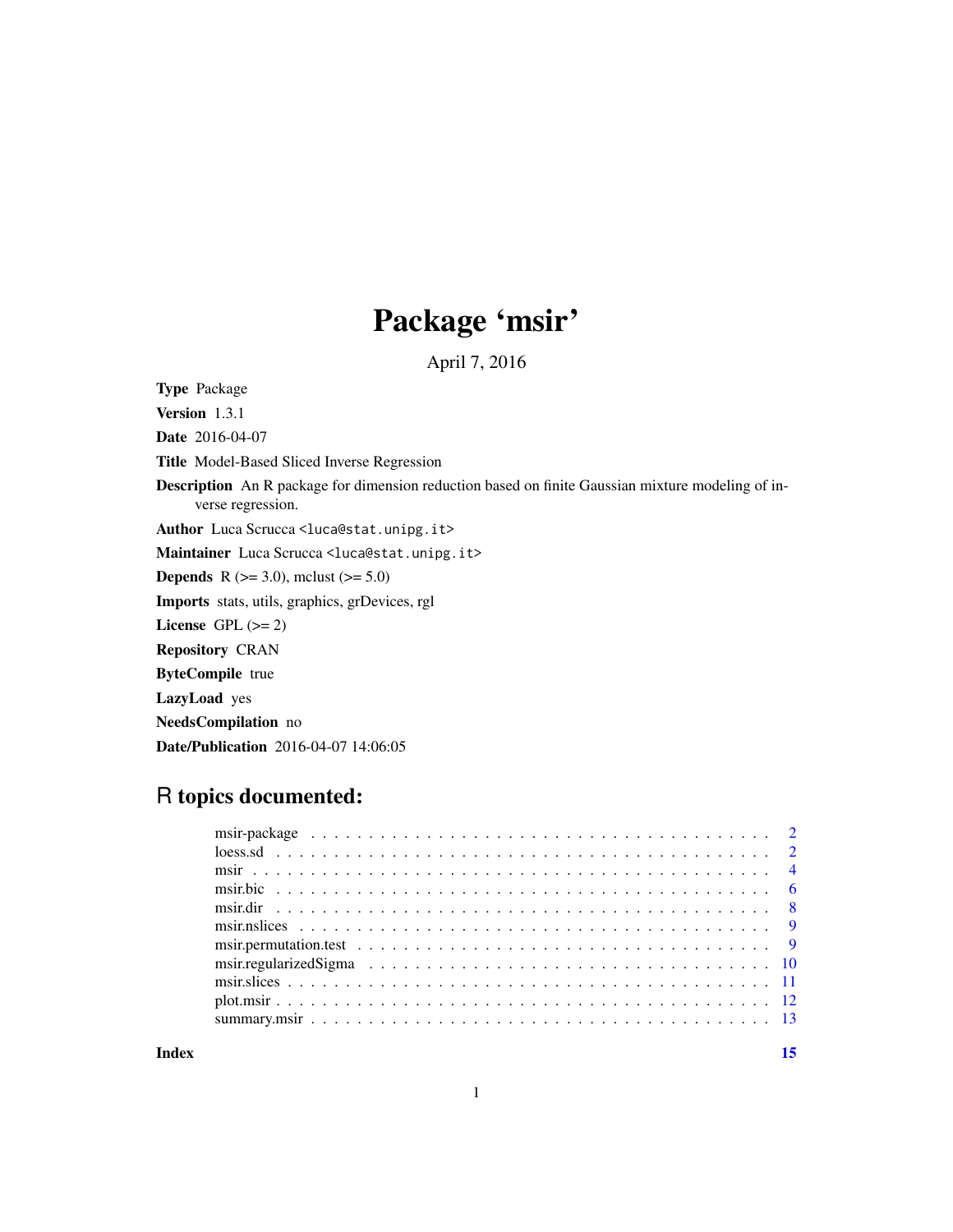An R package that implements MSIR, a dimension reduction method based on Gaussian finite mixture models. The basis of the subspace is estimated by modeling the inverse distribution within slice using finite mixtures of Gaussians, with number of components and covariance matrix parameterization selected by BIC or defined by the user. The method provides an extension to sliced inverse regression (SIR) and allows to overcome the main limitation of SIR, i.e., the failure in the presence of regression symmetric relationships, without the need to impose further assumptions.

#### Author(s)

Luca Scrucca <luca@stat.unipg.it>

#### References

Scrucca, L. (2011) Model-based SIR for dimension reduction. *Computational Statistics & Data Analysis*, 55(11), 3010-3026.

#### See Also

[msir](#page-3-1)

loess.sd *Local Polynomial Regression Fitting with Variability bands*

#### **Description**

Nonparametric estimation of mean function with variability bands.

#### Usage

```
\text{loss.sd}(x, y = \text{NULL}, \text{nsigma} = 1, ...)
```

```
panel.loess(x, y, col = par("col"), bg = NA, pch = par("pch"), cex = 1,
            col.smooth = "red", span = 2/3, degree = 2, nsigma = 1, ...)
```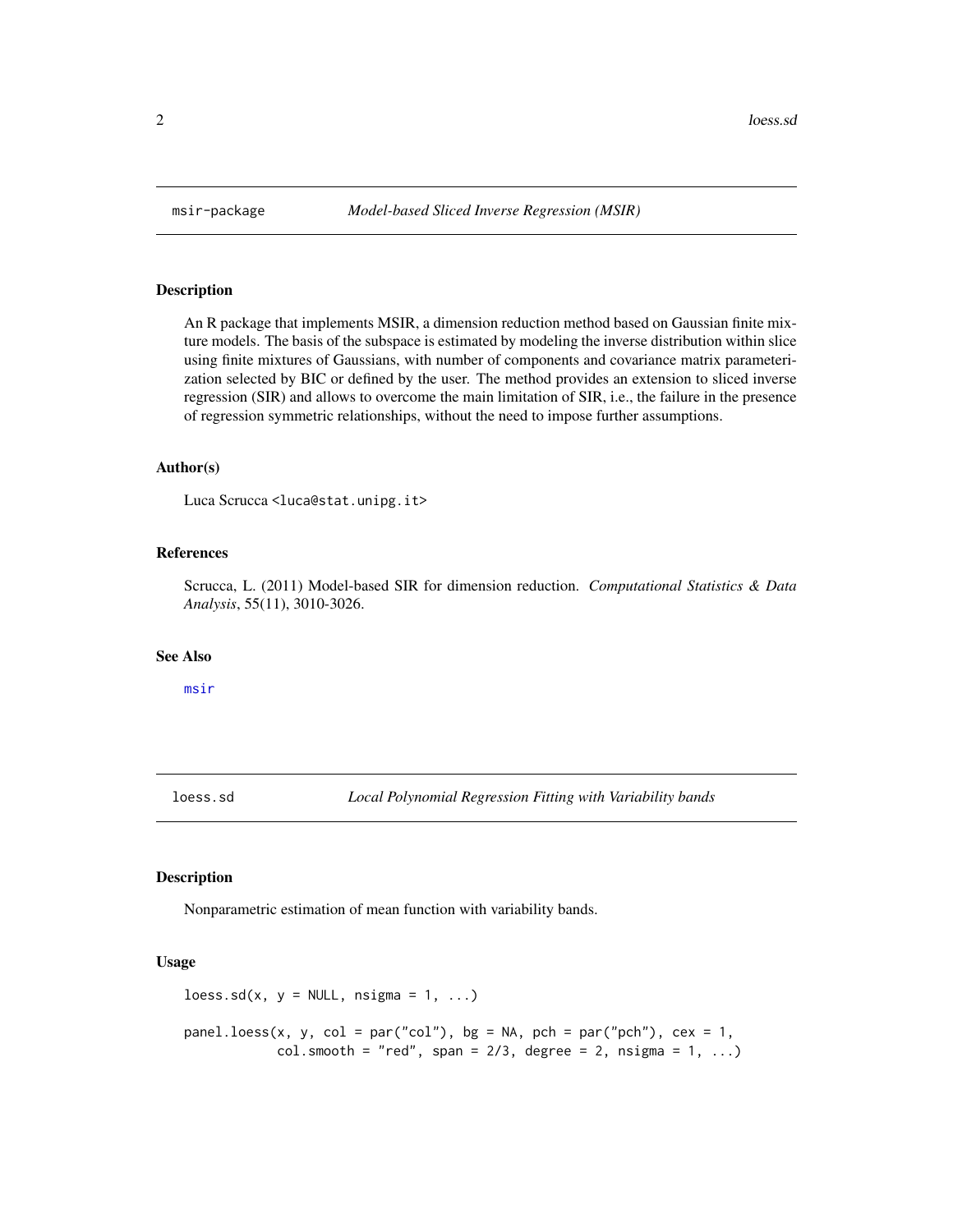#### <span id="page-2-0"></span> $loes.sd$   $3$

#### Arguments

| x                 | a vector of values for the predictor variable $x$ .                                          |
|-------------------|----------------------------------------------------------------------------------------------|
| у                 | a vector of values for the response variable $y$ .                                           |
| nsigma            | a multiplier for the standard deviation function.                                            |
| col, bg, pch, cex | numeric or character codes for the color(s), point type and size of points; see<br>also par. |
| col.smooth        | color to be used by lines for drawing the smooths.                                           |
| span              | smoothing parameter for loess.                                                               |
| degree            | the degree of the polynomials to be used, see loess.                                         |
| $\cdots$          | further argument passed to the function loess.                                               |

#### Value

The function loess.sd computes the loess smooth for the mean function and the mean plus and minus k times the standard deviation function.

The function panel.loess can be used to add to a scatterplot matrix panel a smoothing of mean function using loess with variability bands at plus and minus nsigmas times the standard deviation.

#### Author(s)

Luca Scrucca <luca@stat.unipg.it>

#### References

Weisberg, S. (2005) Applied Linear Regression, 3rd ed., Wiley, New York, pp. 275-278.

#### See Also

[loess](#page-0-0)

#### Examples

```
data(cars)
plot(cars, main = "lowess.sd(cars)")
lines(l <- loess.sd(cars))
lines(l$x, l$upper, lty=2)
lines(l$x, l$lower, lty=2)
```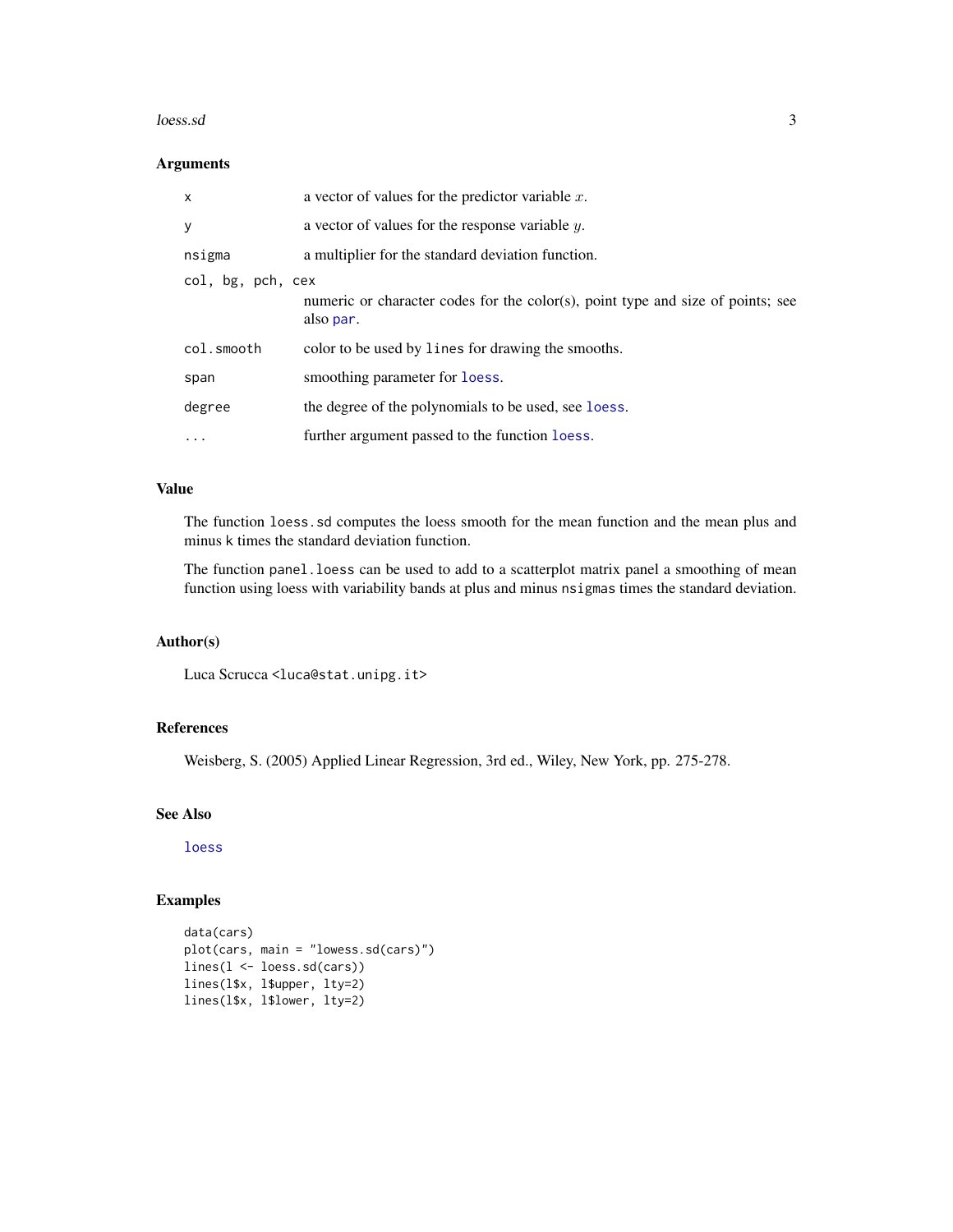<span id="page-3-1"></span><span id="page-3-0"></span>A dimension reduction method based on Gaussian finite mixture models which provides an extension to sliced inverse regression (SIR). The basis of the subspace is estimated by modeling the inverse distribution within slice using Gaussian finite mixtures with number of components and covariance matrix parameterization selected by BIC or defined by the user.

#### Usage

```
msir(x, y, nslices = msir.nslices, slice.function = msir.slices,
     modelNames = NULL, G = NULL, cov = c("mle", "regularized"), ...
```
#### Arguments

| X                                  | a $(n \times p)$ design matrix containing the predictors data values.                                                                                                                                                                                                      |  |  |  |
|------------------------------------|----------------------------------------------------------------------------------------------------------------------------------------------------------------------------------------------------------------------------------------------------------------------------|--|--|--|
| У                                  | a $(n \times 1)$ vector of data values for the response variable. It can be a numeric<br>vector (regression) but also a factor (classification). In the latter case, the levels<br>of the factor define the slices used.                                                   |  |  |  |
| nslices                            | the number of slices used, unless y is a factor. By default the value returned by<br>msir.nslices.                                                                                                                                                                         |  |  |  |
|                                    | slice. function the slice functions to be used, by default msir. slices, but the user can provide<br>a different slicing function.                                                                                                                                         |  |  |  |
| modelNames                         | a vector of character strings indicating the Gaussian mixture models to be fitted<br>as described in mclustModelNames. If a vector of strings is given they are used<br>for all the slices. If a list of vectors is provided then each vector refers to a single<br>slice. |  |  |  |
| G                                  | an integer vector specifying the numbers of mixture components used in fitting<br>Gaussian mixture models. If a list of vectors is provided then each vector refers<br>to a single slice.                                                                                  |  |  |  |
| COV                                | The predictors marginal covariance matrix. Possible choices are:                                                                                                                                                                                                           |  |  |  |
| "mle"<br>"regularized"<br>R matrix | maximum likelihood estimate<br>$=$<br>regularized covariance matrix (see msir.regularizedSigma)<br>$=$<br>a $(p \times p)$ user defined covariance matrix<br>$=$                                                                                                           |  |  |  |
|                                    | other arguments passed to msir.compute.                                                                                                                                                                                                                                    |  |  |  |

#### Value

Returns an object of class 'msir' with attributes:

call the function call.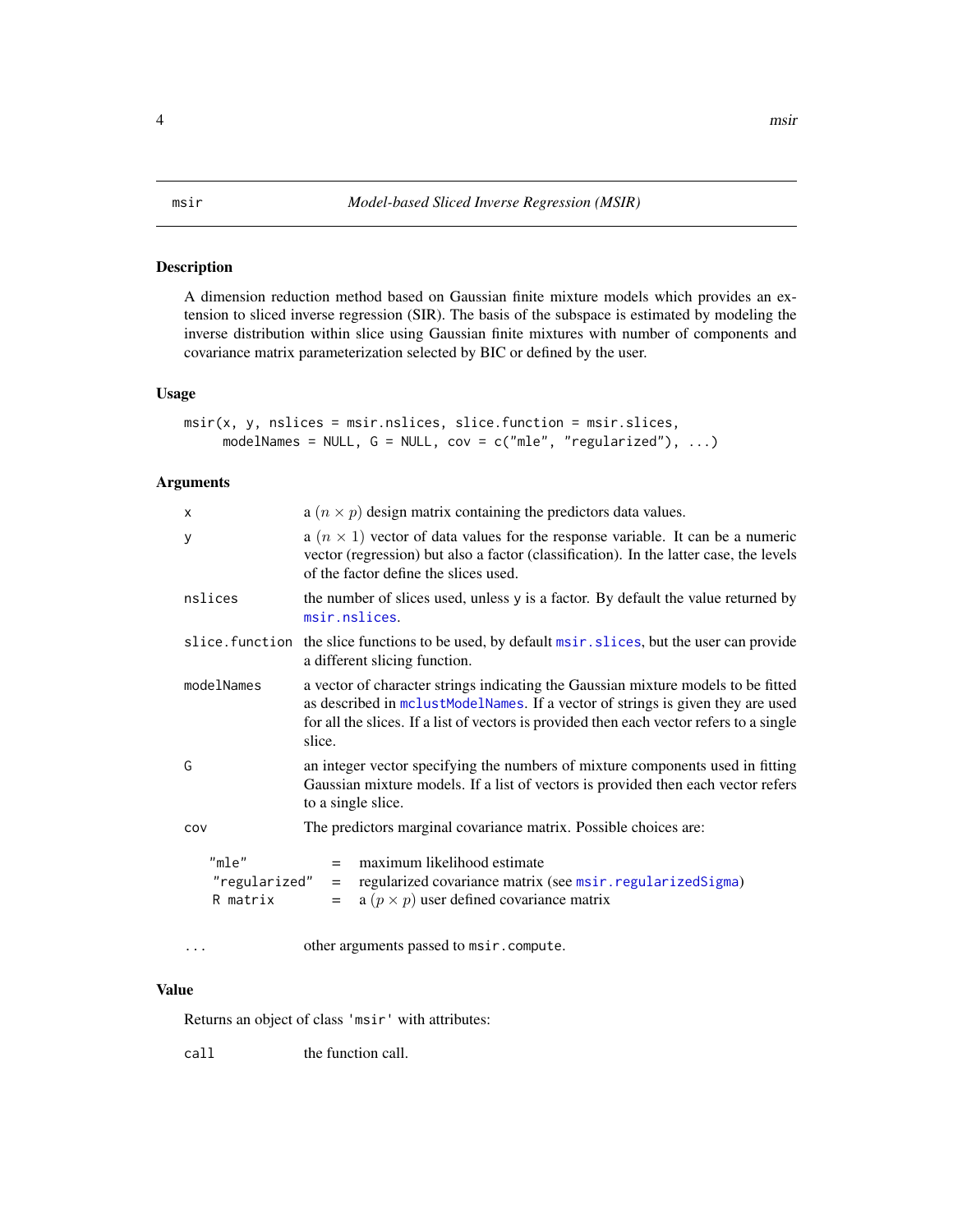<span id="page-4-0"></span>msir 5

| x            | the design matrix.                                                                                                                                                                                                                                     |
|--------------|--------------------------------------------------------------------------------------------------------------------------------------------------------------------------------------------------------------------------------------------------------|
| У            | the response vector.                                                                                                                                                                                                                                   |
| slice.info   | output from slicing function.                                                                                                                                                                                                                          |
| mixmod       | a list of finite mixture model objects as described in mclustModel.                                                                                                                                                                                    |
| loglik       | the log-likelihood for the mixture models.                                                                                                                                                                                                             |
| $\mathsf{f}$ | a vector of length equal to the total number of mixture components containing<br>the fraction of observations in each fitted component within slices.                                                                                                  |
| mu           | a matrix of component within slices predictors means.                                                                                                                                                                                                  |
| sigma        | the marginal predictors covariance matrix.                                                                                                                                                                                                             |
| M            | the msir kernel matrix.                                                                                                                                                                                                                                |
| evalues      | the eigenvalues from the generalized eigen-decomposition of M.                                                                                                                                                                                         |
| evectors     | the raw eigenvectors from the generalized eigen-decomposition of M ordered<br>according to the eigenvalues.                                                                                                                                            |
| basis        | the normalized eigenvectors from the generalized eigen-decomposition of M or-<br>dered according to the eigenvalues.                                                                                                                                   |
| std.basis    | standardized basis vectors obtained by multiplying each coefficient of the eigen-<br>vectors by the standard deviation of the corresponding predictor. The resulting<br>coefficients are scaled such that all predictors have unit standard deviation. |
| numdir       | the maximal number of directions estimated.                                                                                                                                                                                                            |
| dir          | the estimated MSIR directions from mean-centered predictors.                                                                                                                                                                                           |
|              |                                                                                                                                                                                                                                                        |

### Author(s)

Luca Scrucca <luca@stat.unipg.it>

#### References

Scrucca, L. (2011) Model-based SIR for dimension reduction. *Computational Statistics & Data Analysis*, 55(11), 3010-3026.

#### See Also

[summary.msir](#page-12-1), [plot.msir](#page-11-1), [dr](#page-0-0)

### Examples

```
# 1-dimensional simple regression
n = 200; p = 5b = as_matrix(c(1, -1, rep(0, p-2)))x = matrix(rnorm(n*p), nrow = n, ncol = p)y = exp(0.5 + x%8*) + 0.1*rnorm(n)MSIR = misir(x, y)summary(MSIR)
plot(MSIR, type = "2Dplot")
```
# 1-dimensional symmetric response curve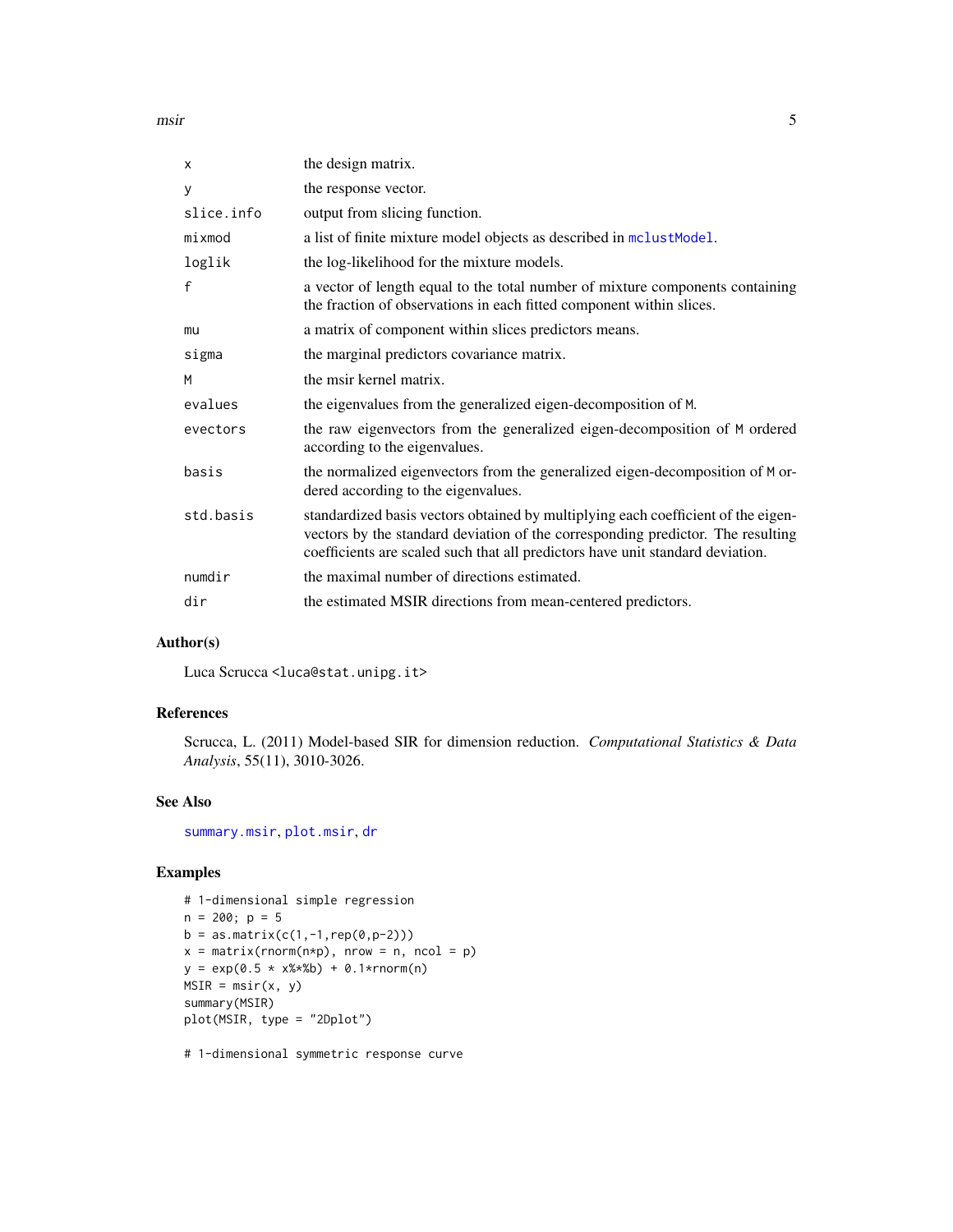```
n = 200; p = 5b = as_matrix(c(1, -1, rep(0, p-2)))x = matrix(rnorm(n*p), nrow = n, ncol = p)y = (0.5 * x%*)^2 + 0.1*rnorm(n)MSIR = misir(x, y)summary(MSIR)
plot(MSIR, type = "2Dplot")
plot(MSIR, type = "coefficients")
# 2-dimensional response curve
n = 300; p = 5b1 = c(1, 1, 1, rep(0, p-3))b2 = c(1,-1,-1, rep(0, p-3))b = \text{cbind}(b1, b2)x = matrix(rnorm(n*p), nrow = n, ncol = p)y = x %*% b1 + (x %*% b1)^3 + 4*(x %*% b2)^2 + rnorm(n)MSIR = msir(x, y)summary(MSIR)
plot(MSIR, which = 1:2)
plot(MSIR, type = "spinplot")
plot(MSIR, which = 1, type = "2Dplot", span = 0.7)
plot(MSIR, which = 2, type = "2Dplot", span = 0.7)
```
msir.bic *BIC-type criterion for dimensionality*

#### Description

BIC-type criterion for selecting the dimensionality of a dimension reduction subspace.

#### Usage

```
msir.bic(object, type = 1, plot = FALSE)
```
bicDimRed(M, x, nslices, type = 1, tol = sqrt(.Machine\$double.eps))

#### Arguments

| object  | a 'msir' object                                |
|---------|------------------------------------------------|
| plot    | if TRUE a plot of the criterion is shown.      |
| M       | the kernel matrix. See details below.          |
| x       | the predictors data matrix. See details below. |
| type    | See details below.                             |
| nslices | the number of slices. See details below.       |
| tol     | a tolerance value                              |

<span id="page-5-0"></span>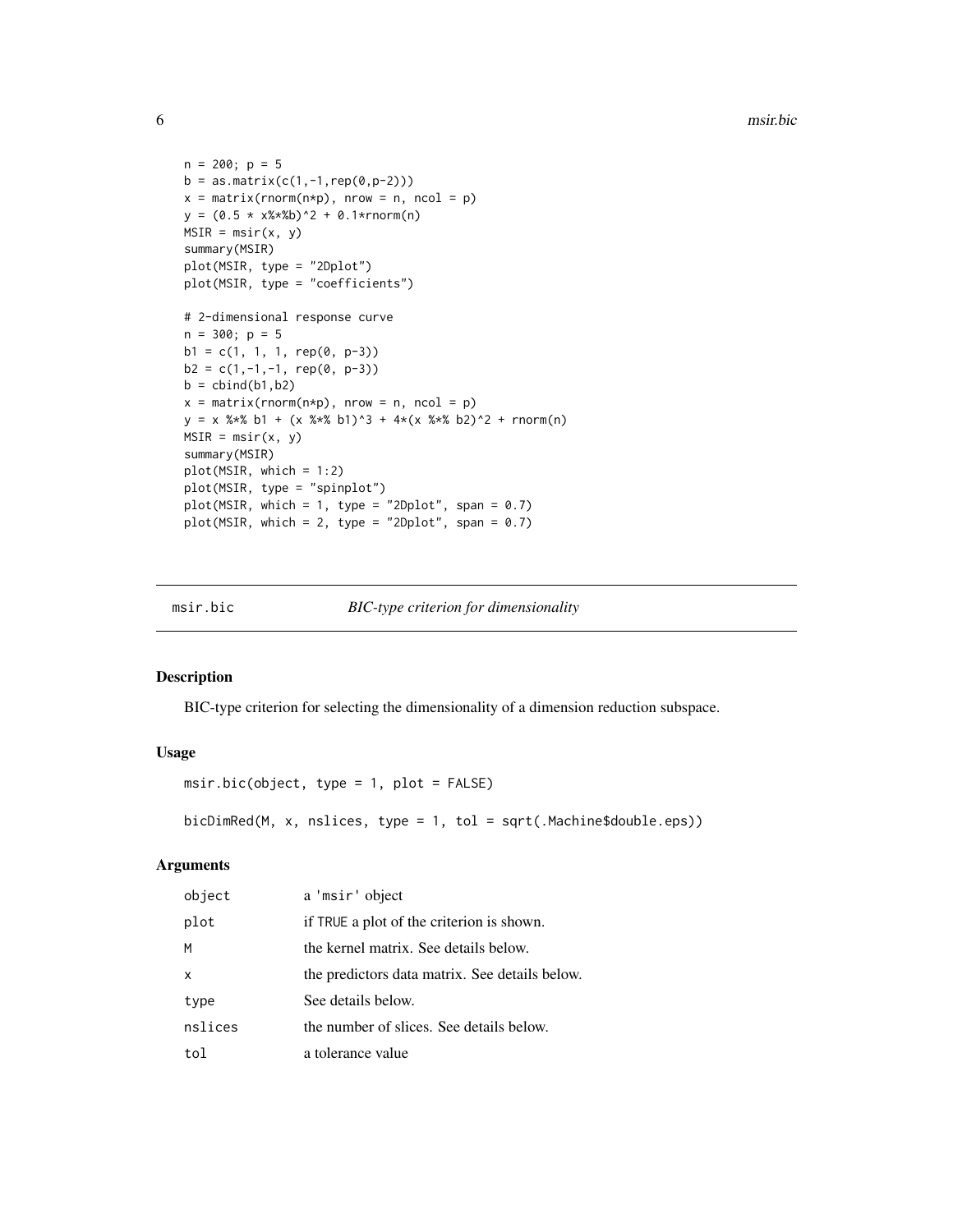<span id="page-6-0"></span>msir.bic 7

#### Details

This BIC-type criterion for the determination of the structural dimension selects  $d$  as the maximizer of

$$
G(d) = l(d) - Penalty(p, d, n)
$$

where  $l(d)$  is the log-likelihood for dimensions up to d, p is the number of predictors, and n is the sample size. The term  $Penalty(p, d, n)$  is the type of penalty to be used:

```
type = 1 Penalty(p, d, n) = -(p - d) \log(n)type = 2 Penalty(p, d, n) = 0.5Cd(2p - d + 1)where C = (0.5 \log(n) + 0.1n^(1/3))/2n slices/ntype = 3 Penalty(p, d, n) = 0.5Cd(2p - d + 1)where C = \log(n)nslices/n
type = 3 Penalty(p, d, n) = 1/2d \log(n)
```
#### Value

Returns a list with components:

| evalues      | eigenvalues             |
|--------------|-------------------------|
|              | log-likelihood          |
| crit         | BIC-type criterion      |
| <sub>d</sub> | selected dimensionality |

The msir.bic also assign the above information to the corresponding 'msir' object.

#### Author(s)

Luca Scrucca <luca@stat.unipg.it>

#### References

Zhu, Miao and Peng (2006) "Sliced Inverse Regression for CDR Space Estimation", JASA. Zhu, Zhu (2007) "On kernel method for SAVE", Journal of Multivariate Analysis.

#### See Also

[msir](#page-3-1)

#### Examples

```
# 1-dimensional symmetric response curve
n = 200; p = 5b = as_matrix(c(1, -1, rep(0, p-2)))x = matrix(rnorm(n*p), nrow = n, ncol = p)y = (0.5 * x% * %b)^2 + 0.1*rnorm(n)MSIR = msir(x, y)msir.bic(MSIR, plot = TRUE)
summary(MSIR)
msir.bic(MSIR, type = 3, plot = TRUE)
summary(MSIR)
```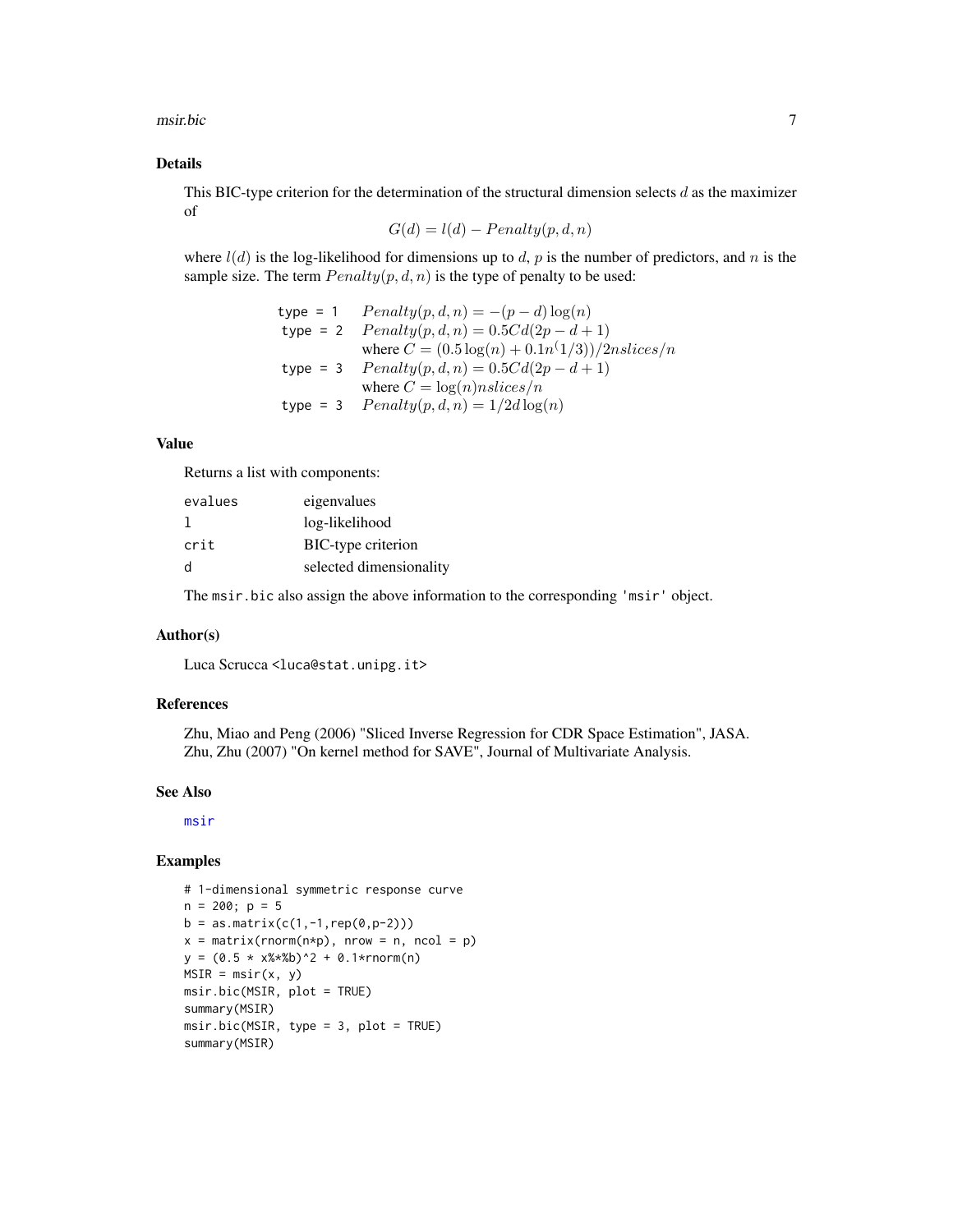<span id="page-7-0"></span>

MSIR estimates a set of up to  $p$  orthogonal direction vectors each of length  $p$ , the first  $d$  of which are estimates of the basis of the dimensional reduction subspace.

#### Usage

msir.dir(object, numdir = object\$numdir)

#### Arguments

| object | a 'msir' object                        |
|--------|----------------------------------------|
| numdir | the number of basis vectors to return. |

#### Value

The function returns the estimated directions in the original  $n$  dimensional space for plotting.

#### Author(s)

Luca Scrucca <luca@stat.unipg.it>

#### References

Scrucca, L. (2011) Model-based SIR for dimension reduction. *Computational Statistics & Data Analysis*, 55(11), 3010-3026.

#### See Also

{msir}

#### Examples

```
# 1-dimensional simple regression
n = 200; p = 5b = as_matrix(c(1, -1, rep(0, p-2)))x = matrix(rnorm(n*p), nrow = n, ncol = p)y = exp(0.5 * x **b) + 0.1 * rnorm(n)
MSIR = msir(x, y)msir.dir(MSIR, numdir = 1)
```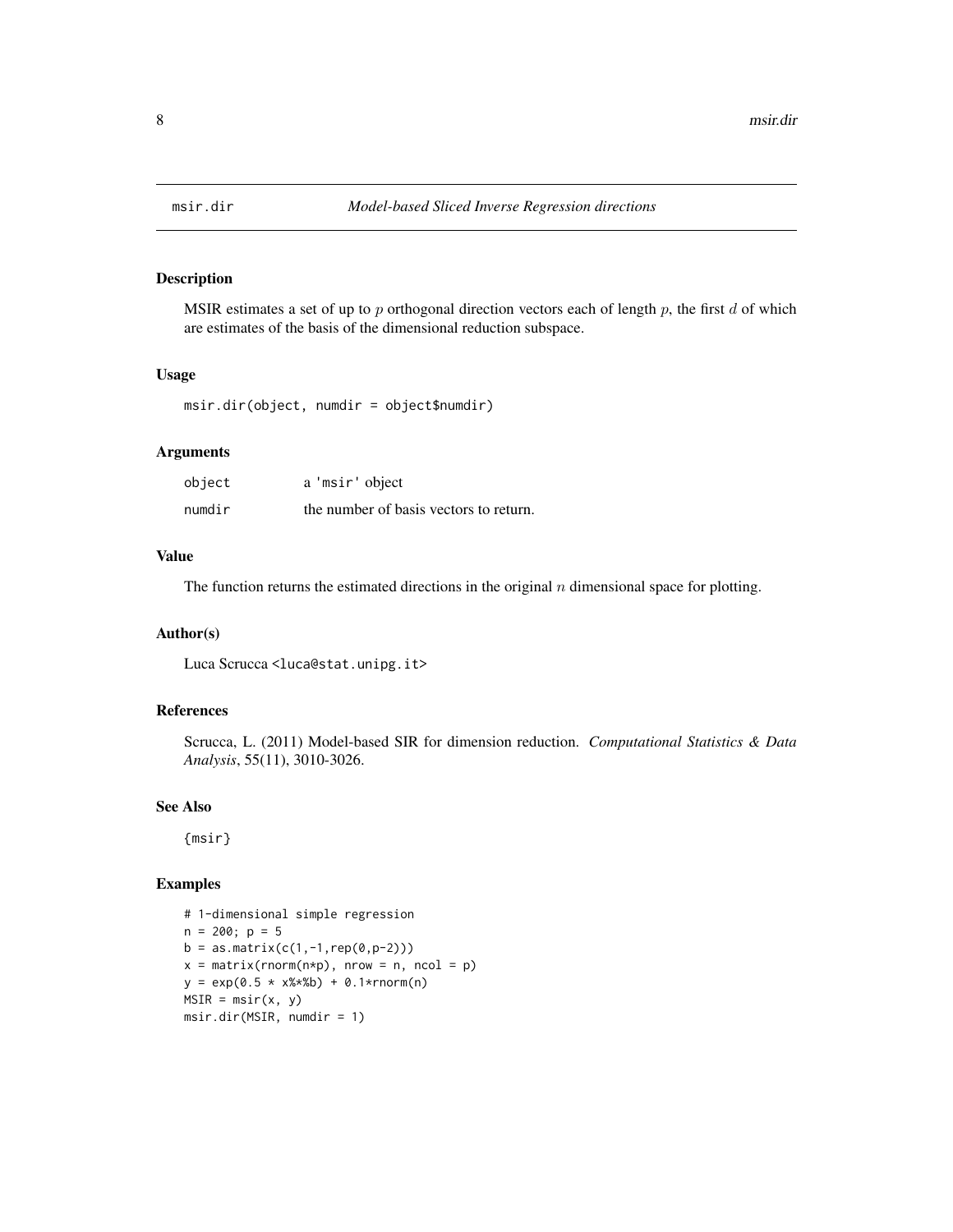<span id="page-8-1"></span><span id="page-8-0"></span>

This function computes a Sturges' type number of slices to be used as default in the [msir](#page-3-1) function.

#### Usage

msir.nslices(n, p)

#### Arguments

|   | the number of observations in the sample. |
|---|-------------------------------------------|
| D | the number of predictors in the sample.   |

#### Value

The function returns a single value, i.e. the number of slices.

#### Author(s)

Luca Scrucca <luca@stat.unipg.it>

#### See Also

[msir](#page-3-1)

msir.permutation.test *Permutation test for dimensionality*

#### Description

Approximates marginal dimension test significance levels by sampling from the permutation distribution.

#### Usage

```
msir.permutation.test(object, npermute = 99, numdir = object$numdir, verbose = TRUE)
```
#### Arguments

| object   | a 'msir' object.                                            |
|----------|-------------------------------------------------------------|
| npermute | number of permutations to compute.                          |
| numdir   | maximum value of the dimension to test.                     |
| verbose  | if TRUE a textual progress bar is shown during computation. |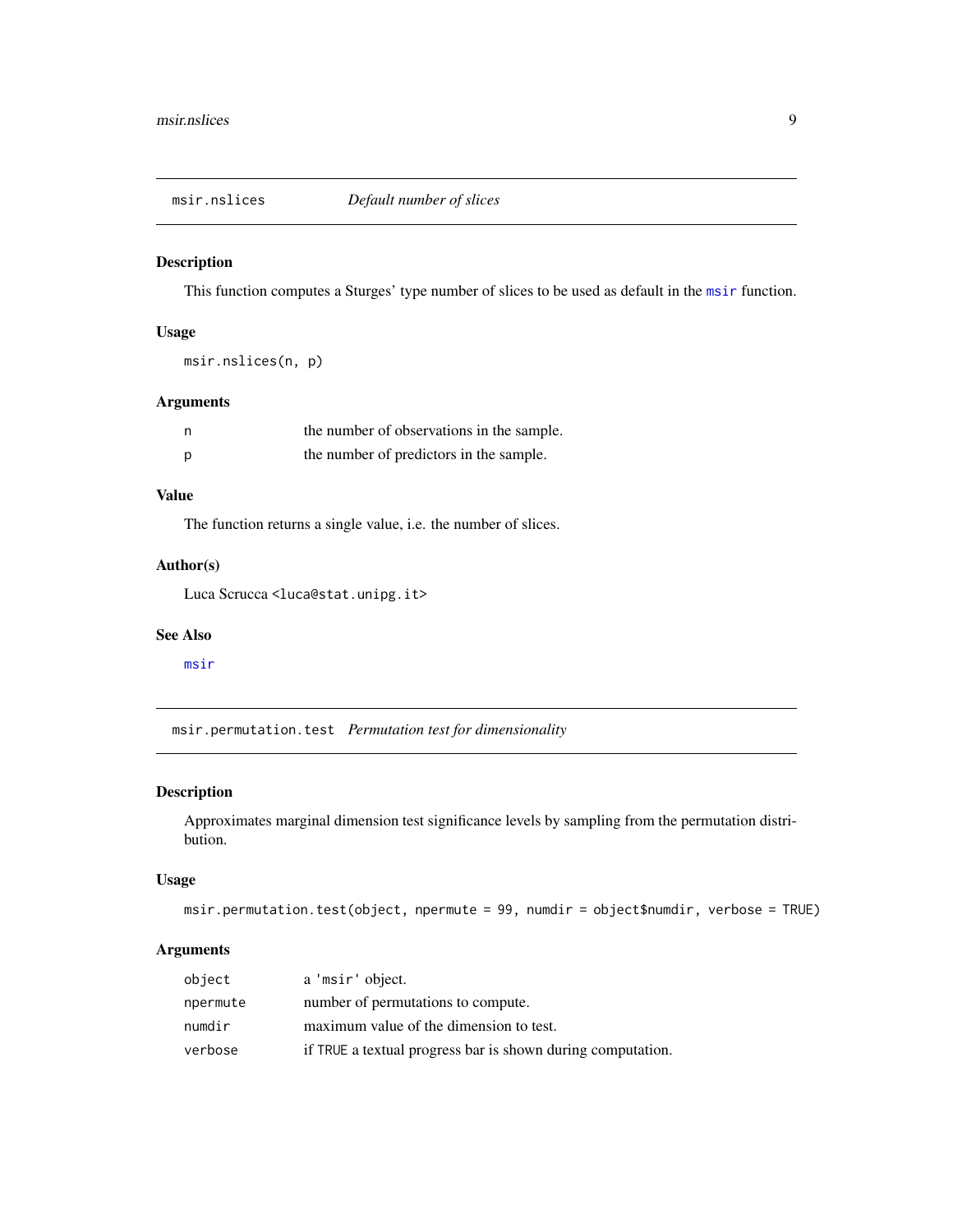#### <span id="page-9-0"></span>Details

The function approximates significance levels of the marginal dimension tests based on a permutation test.

#### Value

The function returns a list with components:

| summary  | a table containing the hypotheses, the test statistics, the permutation p-values. |
|----------|-----------------------------------------------------------------------------------|
| npermute | the number of permutations used.                                                  |

Furthermore, it also assigns the above information to the corresponding 'msir' object.

#### Author(s)

Luca Scrucca <luca@stat.unipg.it>

#### References

Scrucca, L. (2011) Model-based SIR for dimension reduction. *Computational Statistics & Data Analysis*, 55(11), 3010-3026.

#### See Also

[dr](#page-0-0)

#### Examples

```
## Not run:
# 1-dimensional simple regression
n = 200; p = 5b = as_matrix(c(1, -1, rep(0, p-2)))x = matrix(rnorm(n*p), nrow = n, ncol = p)y = exp(0.5 * x%*) + 0.1*rnorm(n)MSIR = msir(x, y)msir.permutation.test(MSIR)
summary(MSIR)
## End(Not run)
```
<span id="page-9-1"></span>msir.regularizedSigma *Regularized estimate of predictors covariance matrix.*

#### Description

This function computes a regularized version of the covariance matrix of the predictors. Among the possible models the one which maximizes BIC is returned.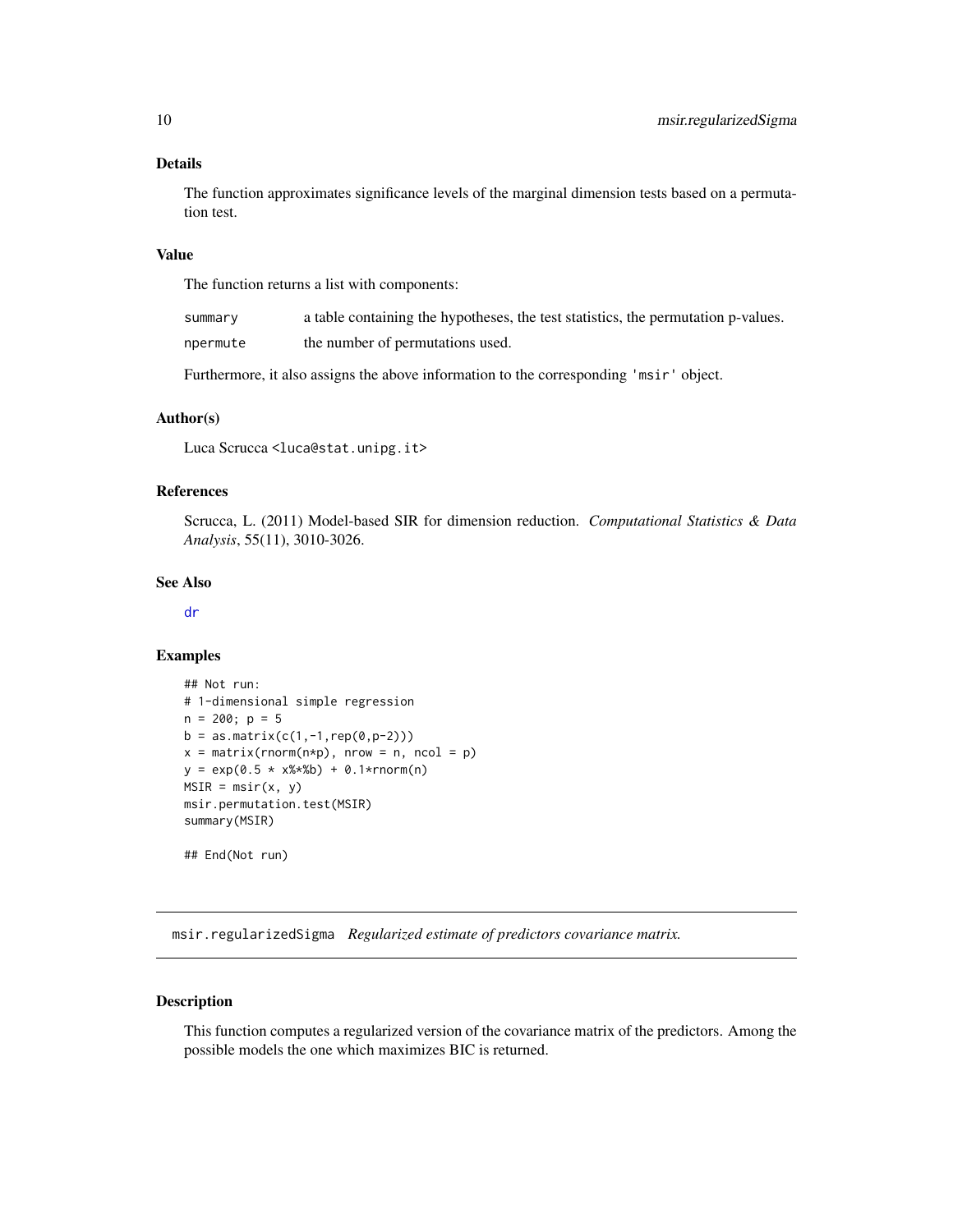#### <span id="page-10-0"></span>msir.slices 11

#### Usage

msir.regularizedSigma(x, inv = FALSE, model = c("XII", "XXI", "XXX"))

#### Arguments

| X     | the predictors data matrix. |                                                                     |                                    |  |
|-------|-----------------------------|---------------------------------------------------------------------|------------------------------------|--|
| inv   |                             | if TRUE the inverse of the estimated covariance matrix is returned. |                                    |  |
| model | available models:           |                                                                     |                                    |  |
|       |                             |                                                                     | $XII = diagonal equal variances$   |  |
|       |                             |                                                                     | $XXI$ = diagonal unequal variances |  |
|       |                             |                                                                     | $XXX = full covariance matrix$     |  |

#### Value

A  $(p \times p)$  covariance matrix estimate.

#### Author(s)

Luca Scrucca <luca@stat.unipg.it>

#### See Also

[msir](#page-3-1)

<span id="page-10-1"></span>

| msir.slices | Slice a vector into slices of approximately equal size |  |
|-------------|--------------------------------------------------------|--|
|             |                                                        |  |

### Description

Function used for slicing a continuous response variable.

#### Usage

msir.slices(y, nslices)

#### Arguments

|         | a vector of $n$ values                   |
|---------|------------------------------------------|
| nslices | the number of slices, no larger than $n$ |

#### Value

Returns a list with components:

slice.indicator

|             | an indicator variable for the slices.     |
|-------------|-------------------------------------------|
| nslices     | the actual number of slices produced.     |
| slice.sizes | the number of observations in each slice. |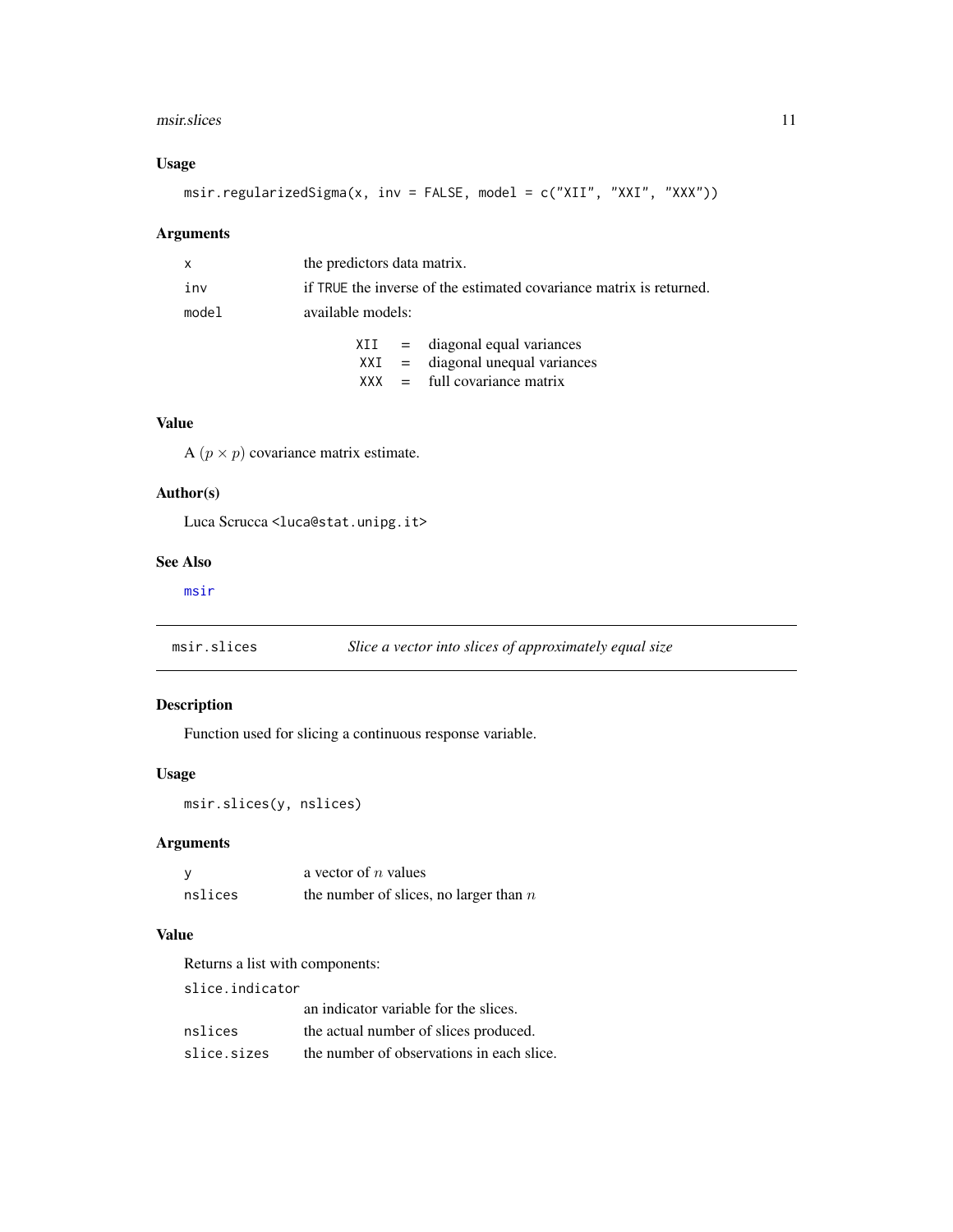#### <span id="page-11-0"></span>Author(s)

Luca Scrucca <luca@stat.unipg.it>

#### See Also

[msir](#page-3-1)

<span id="page-11-1"></span>plot.msir *Plot method for* 'msir' *objects.*

#### Description

Plots directions and other information from MSIR estimation.

#### Usage

```
## S3 method for class 'msir'
plot(x, which,
     type = c("pairs", "2Dplot", "spinplot", "evalues", "coefficients"),
     span = NULL, std = TRUE, ylab, xlab, restore. par = TRUE, ...
```
#### Arguments

| $\mathsf{x}$ | a 'msir' object.                                                                                                                                                            |
|--------------|-----------------------------------------------------------------------------------------------------------------------------------------------------------------------------|
| which        | a vector of value(s) giving the directions for which the plot should be drawn.                                                                                              |
| type         | the type of plot to be drawn.                                                                                                                                               |
| span         | the span of smoother (only for type = "pairs" $\mid$ "2Dplot").                                                                                                             |
| std          | if TRUE coefficients are standardized (only for type = "coefficients").                                                                                                     |
| ylab         | a character string for the y-axis label.                                                                                                                                    |
| xlab         | a character string for the x-axis label.                                                                                                                                    |
| restore.par  | if TRUE the graphical parameters (see par) changed are restored to the previous<br>state. If you want to manipulate the resulting plot you should set restore. par = FALSE. |
| $\cdots$     | additional arguments.                                                                                                                                                       |

#### Author(s)

Luca Scrucca <luca@stat.unipg.it>

#### References

Scrucca, L. (2011) Model-based SIR for dimension reduction. *Computational Statistics & Data Analysis*, 55(11), 3010-3026.

#### See Also

[msir](#page-3-1)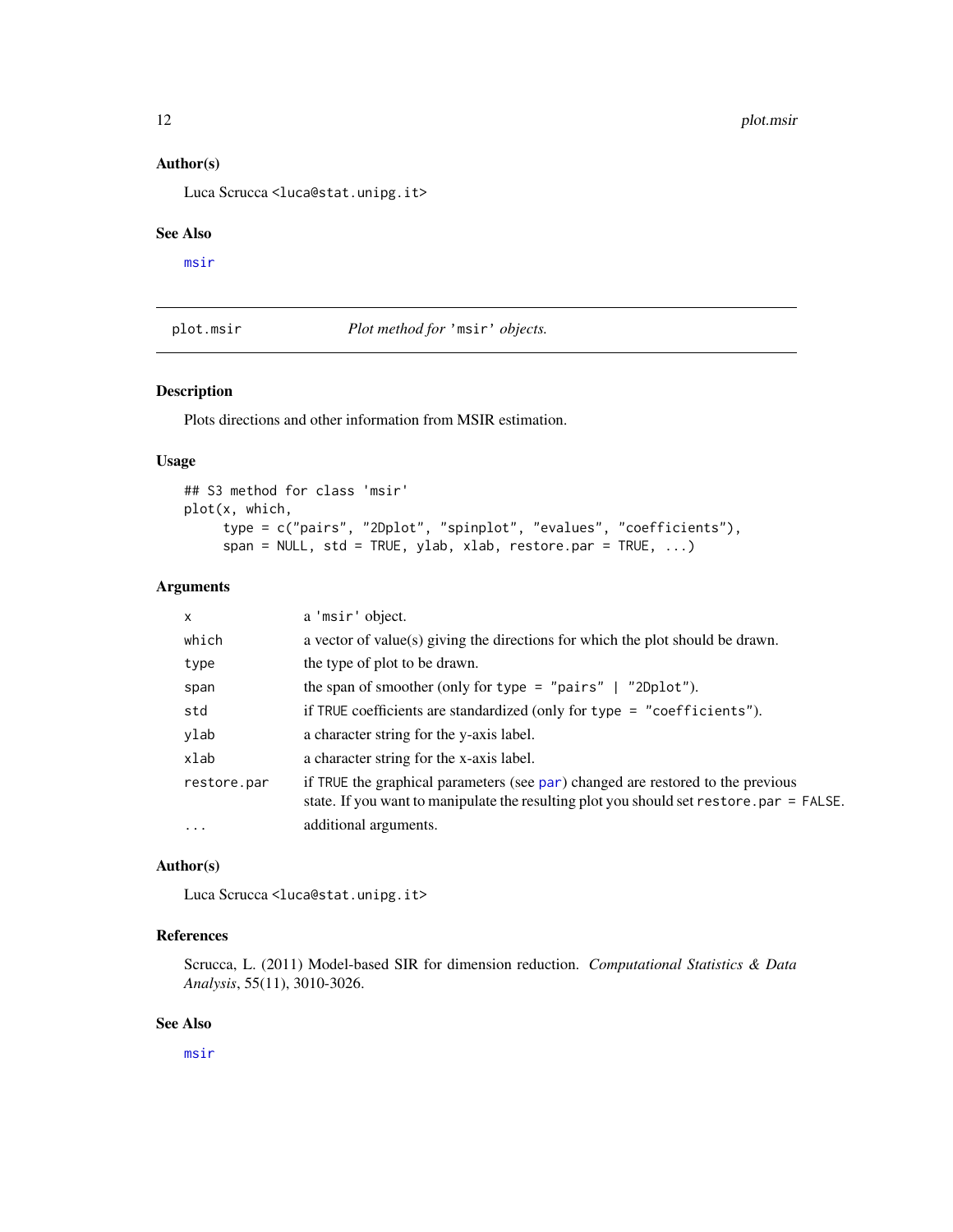#### <span id="page-12-0"></span>summary.msir 13

#### Examples

```
# 2-dimensional response curve
n = 300; p = 5b1 = c(1, 1, 1, rep(0, p-3))b2 = c(1,-1,-1, rep(0, p-3))b = \text{cbind}(b1, b2)x = matrix(rnorm(n*p), nrow = n, ncol = p)y = x %*% b1 + (x %*% b1)^3 + 4*(x %*% b2)^2 + rnorm(n)MSIR = msir(x, y)summary(MSIR)
plot(MSIR)
plot(MSIR, which = 1:2)
plot(MSIR, type = "2Dplot", which = 1, span = 0.7)plot(MSIR, type = "2Dplot", which = 2, span = 0.7)## Not run: plot(MSIR, type = "spinplot")
plot(MSIR, type = "evalues")
plot(MSIR, type = "coefficients")
```
<span id="page-12-1"></span>summary.msir *Summary and print methods for* 'msir' *objects*

#### Description

Summary and print methods for 'msir' objects.

#### Usage

```
## S3 method for class 'msir'
summary(object, numdir = object$numdir, std = FALSE, verbose = TRUE, ...)
## S3 method for class 'summary.msir'
print(x, digits = max(5, getOption("digits") - 3), ... )
```
#### Arguments

| object       | a 'msir' object                                                                                     |
|--------------|-----------------------------------------------------------------------------------------------------|
| numdir       | the number of directions to be shown.                                                               |
| std          | if TRUE the coefficients basis are scaled such that all predictors have unit standard<br>deviation. |
| verbose      | if FALSE the coefficients basis are omitted; by default verbose $=$ TRUE.                           |
| $\mathsf{x}$ | a 'summary.msir' object.                                                                            |
| digits       | the significant digits to use.                                                                      |
| $\ddotsc$    | additional arguments.                                                                               |

#### Author(s)

Luca Scrucca <luca@stat.unipg.it>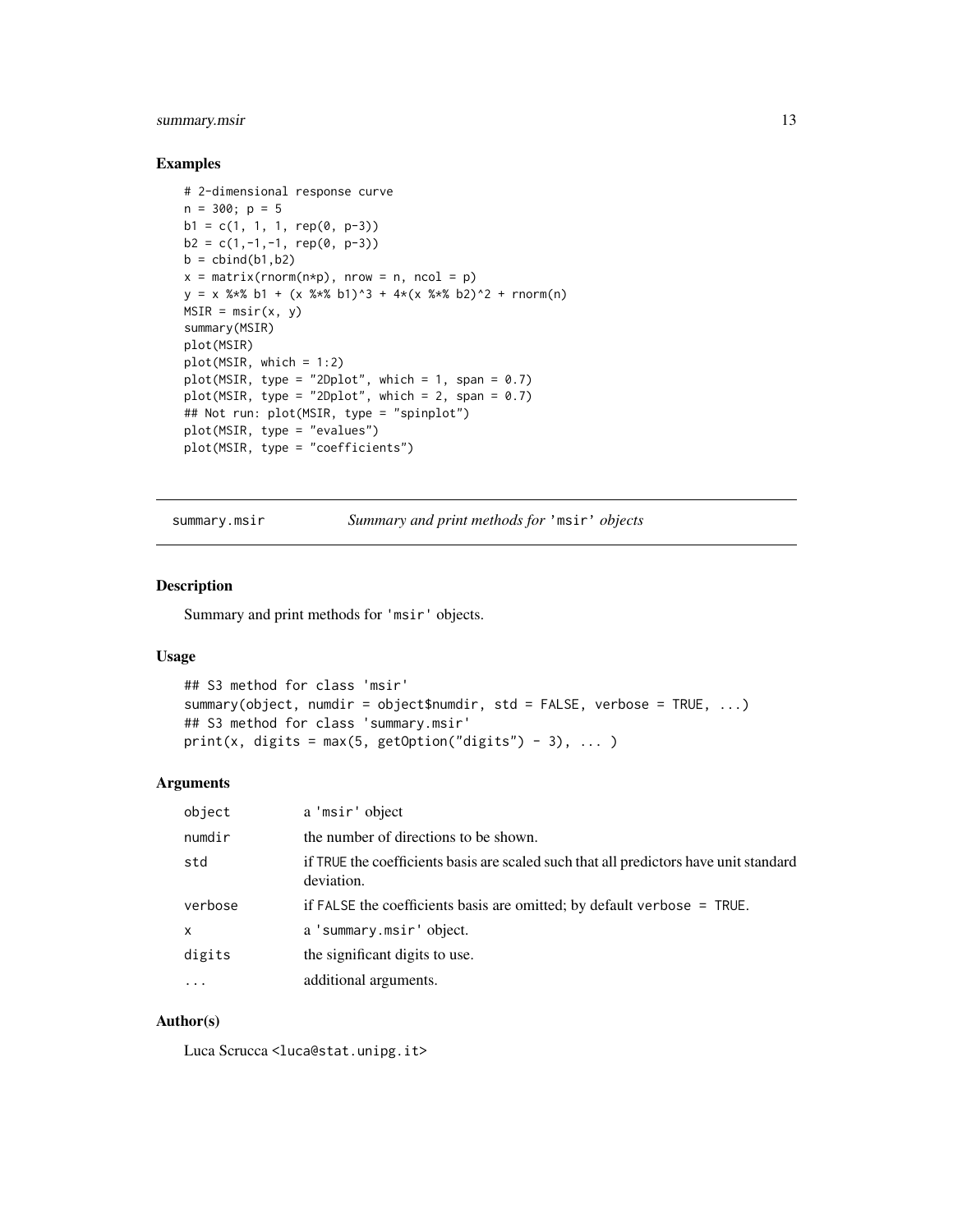### <span id="page-13-0"></span>14 summary.msir

See Also

[msir](#page-3-1)